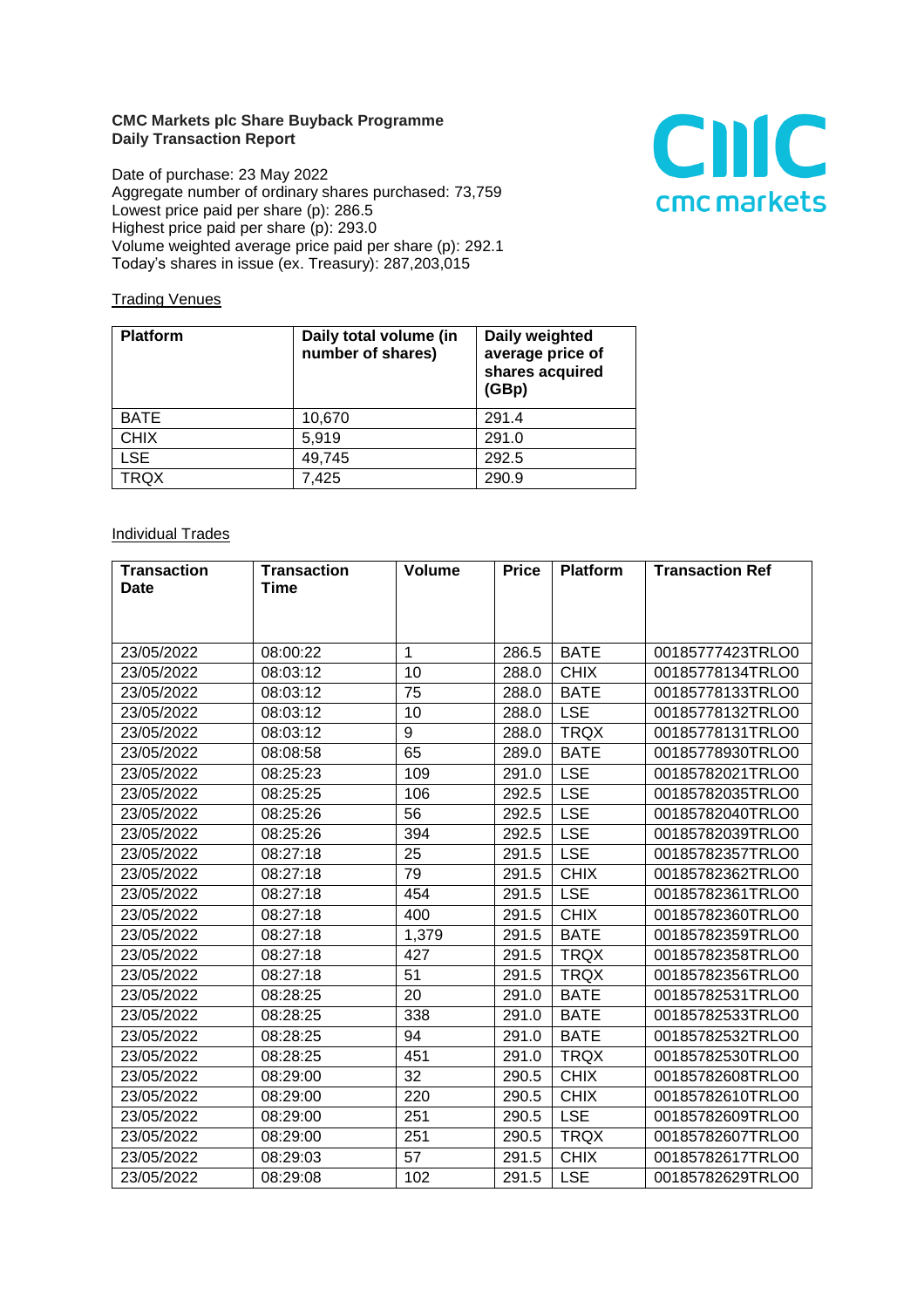| 23/05/2022 | 08:38:02 | 18             | 290.5 | <b>CHIX</b> | 00185784338TRLO0 |
|------------|----------|----------------|-------|-------------|------------------|
| 23/05/2022 | 08:38:02 | 153            | 290.5 | <b>BATE</b> | 00185784337TRLO0 |
| 23/05/2022 | 08:38:02 | 75             | 290.5 | <b>TRQX</b> | 00185784336TRLO0 |
| 23/05/2022 | 08:38:02 | 31             | 290.5 | <b>LSE</b>  | 00185784335TRLO0 |
| 23/05/2022 | 08:38:02 | 78             | 290.5 | <b>TRQX</b> | 00185784334TRLO0 |
| 23/05/2022 | 08:39:49 | 22             | 290.5 | <b>BATE</b> | 00185784646TRLO0 |
| 23/05/2022 | 08:39:49 | 115            | 290.5 | <b>CHIX</b> | 00185784645TRLO0 |
| 23/05/2022 | 08:39:49 | 94             | 290.5 | <b>BATE</b> | 00185784644TRLO0 |
| 23/05/2022 | 08:39:49 | 115            | 290.5 | <b>LSE</b>  | 00185784643TRLO0 |
| 23/05/2022 | 08:39:49 | 115            | 290.5 | <b>TRQX</b> | 00185784642TRLO0 |
| 23/05/2022 | 08:39:49 | 34             | 290.5 | <b>CHIX</b> | 00185784647TRLO0 |
| 23/05/2022 | 08:58:01 | 47             | 290.0 | <b>BATE</b> | 00185787621TRLO0 |
| 23/05/2022 | 08:58:01 | 46             | 290.5 | <b>TRQX</b> | 00185787622TRLO0 |
| 23/05/2022 | 08:58:02 | 46             | 291.5 | <b>LSE</b>  | 00185787632TRLO0 |
| 23/05/2022 | 08:58:04 | 48             | 290.0 | <b>TRQX</b> | 00185787634TRLO0 |
| 23/05/2022 | 08:59:13 | 215            | 290.0 | <b>BATE</b> | 00185787777TRLO0 |
| 23/05/2022 | 08:59:13 | 46             | 290.0 | <b>CHIX</b> | 00185787776TRLO0 |
| 23/05/2022 | 08:59:13 | 185            | 290.0 | <b>BATE</b> | 00185787775TRLO0 |
| 23/05/2022 | 08:59:13 | 351            | 290.0 | <b>TRQX</b> | 00185787774TRLO0 |
| 23/05/2022 | 09:14:22 | 32             | 289.5 | <b>TRQX</b> | 00185790655TRLO0 |
| 23/05/2022 | 09:14:26 | 36             | 290.0 | <b>LSE</b>  | 00185790664TRLO0 |
| 23/05/2022 | 09:14:27 | 47             | 290.5 | <b>LSE</b>  | 00185790670TRLO0 |
| 23/05/2022 | 09:14:27 | 13             | 290.5 | <b>LSE</b>  | 00185790669TRLO0 |
| 23/05/2022 | 09:32:22 | 61             | 291.5 | <b>BATE</b> | 00185793330TRLO0 |
| 23/05/2022 | 09:32:22 | 20             | 292.0 | <b>LSE</b>  | 00185793331TRLO0 |
| 23/05/2022 | 09:47:15 | 192            | 293.0 | <b>LSE</b>  | 00185795463TRLO0 |
| 23/05/2022 | 09:47:15 | 50             | 293.0 | <b>LSE</b>  | 00185795464TRLO0 |
| 23/05/2022 | 09:47:15 | 8              | 292.5 | <b>TRQX</b> | 00185795469TRLO0 |
| 23/05/2022 | 09:47:15 | 27             | 292.5 | <b>TRQX</b> | 00185795468TRLO0 |
| 23/05/2022 | 09:47:15 | 50             | 292.5 | <b>CHIX</b> | 00185795467TRLO0 |
| 23/05/2022 | 09:47:15 | 50             | 292.5 | <b>BATE</b> | 00185795466TRLO0 |
| 23/05/2022 | 09:47:15 | 15             | 292.5 | <b>TRQX</b> | 00185795465TRLO0 |
| 23/05/2022 | 09:47:16 | 478            | 293.0 | <b>LSE</b>  | 00185795470TRLO0 |
| 23/05/2022 | 10:07:39 | 455            | 292.5 | <b>LSE</b>  | 00185798724TRLO0 |
| 23/05/2022 |          | $\mathbf{1}$   |       | <b>TRQX</b> |                  |
|            | 10:14:07 |                | 292.5 |             | 00185799688TRLO0 |
| 23/05/2022 | 10:14:07 | 450            | 292.5 | <b>BATE</b> | 00185799693TRLO0 |
| 23/05/2022 | 10:14:07 | 29             | 292.5 | <b>BATE</b> | 00185799692TRLO0 |
| 23/05/2022 | 10:14:07 | 24             | 292.5 | <b>LSE</b>  | 00185799691TRLO0 |
| 23/05/2022 | 10:14:07 | 448            | 292.5 | <b>TRQX</b> | 00185799690TRLO0 |
| 23/05/2022 | 10:14:07 | 29             | 292.5 | <b>TRQX</b> | 00185799689TRLO0 |
| 23/05/2022 | 10:14:07 | 43             | 292.5 | <b>TRQX</b> | 00185799694TRLO0 |
| 23/05/2022 | 10:14:07 | 346            | 292.5 | <b>BATE</b> | 00185799695TRLO0 |
| 23/05/2022 | 10:14:07 | 1,493          | 293.0 | <b>LSE</b>  | 00185799696TRLO0 |
| 23/05/2022 | 10:23:45 | 23             | 292.5 | <b>TRQX</b> | 00185801511TRLO0 |
| 23/05/2022 | 10:23:45 | 108            | 292.5 | <b>TRQX</b> | 00185801510TRLO0 |
| 23/05/2022 | 10:33:39 | 81             | 292.8 | <b>CHIX</b> | 00185803941TRLO0 |
| 23/05/2022 | 10:33:39 | 18             | 292.8 | <b>CHIX</b> | 00185803940TRLO0 |
| 23/05/2022 | 10:43:36 | $\overline{7}$ | 292.8 | <b>TRQX</b> | 00185806093TRLO0 |
| 23/05/2022 | 10:43:36 | 9              | 292.8 | <b>TRQX</b> | 00185806092TRLO0 |
| 23/05/2022 | 10:48:50 | 108            | 292.5 | <b>LSE</b>  | 00185807116TRLO0 |
| 23/05/2022 | 10:48:50 | 359            | 292.5 | <b>BATE</b> | 00185807115TRLO0 |
| 23/05/2022 | 10:48:50 | 359            | 292.5 | <b>CHIX</b> | 00185807114TRLO0 |
| 23/05/2022 | 10:48:50 | 251            | 292.5 | <b>LSE</b>  | 00185807113TRLO0 |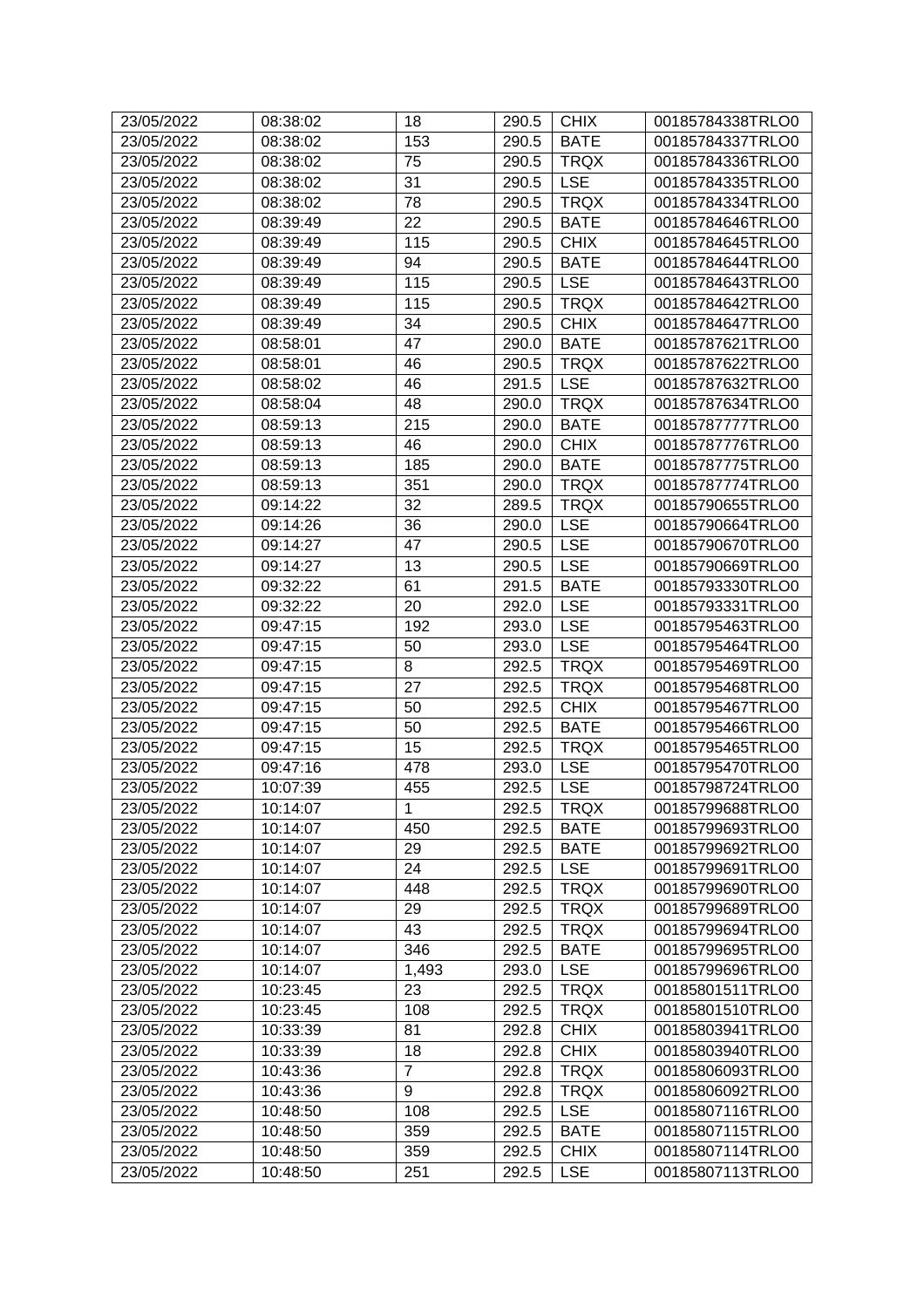| 23/05/2022 | 10:48:50 | 359            | 292.5 | <b>TRQX</b> | 00185807112TRLO0 |
|------------|----------|----------------|-------|-------------|------------------|
| 23/05/2022 | 10:48:50 | 5              | 292.3 | <b>TRQX</b> | 00185807119TRLO0 |
| 23/05/2022 | 10:48:50 | 5              | 292.3 | <b>TRQX</b> | 00185807118TRLO0 |
| 23/05/2022 | 10:48:50 | $\overline{7}$ | 292.3 | <b>TRQX</b> | 00185807117TRLO0 |
| 23/05/2022 | 10:48:50 | 5              | 292.3 | <b>BATE</b> | 00185807121TRLO0 |
| 23/05/2022 | 10:48:50 | $\overline{7}$ | 292.3 | <b>BATE</b> | 00185807120TRLO0 |
| 23/05/2022 | 10:48:50 | 16             | 292.3 | <b>BATE</b> | 00185807122TRLO0 |
| 23/05/2022 | 11:19:16 | 141            | 292.0 | <b>TRQX</b> | 00185813059TRLO0 |
| 23/05/2022 | 11:21:05 | 359            | 292.0 | <b>LSE</b>  | 00185813510TRLO0 |
| 23/05/2022 | 11:21:05 | 359            | 292.0 | <b>BATE</b> | 00185813509TRLO0 |
| 23/05/2022 | 11:21:05 | 359            | 292.0 | <b>CHIX</b> | 00185813508TRLO0 |
| 23/05/2022 | 11:21:05 | 218            | 292.0 | <b>TRQX</b> | 00185813507TRLO0 |
| 23/05/2022 | 11:21:06 | 137            | 291.0 | <b>BATE</b> | 00185813515TRLO0 |
| 23/05/2022 | 11:21:06 | 207            | 291.0 | <b>BATE</b> | 00185813519TRLO0 |
| 23/05/2022 | 11:21:06 | 479            | 291.0 | <b>CHIX</b> | 00185813518TRLO0 |
| 23/05/2022 | 11:21:06 | 478            | 291.0 | <b>TRQX</b> | 00185813517TRLO0 |
| 23/05/2022 | 11:21:06 | 479            | 291.0 | <b>LSE</b>  | 00185813516TRLO0 |
| 23/05/2022 | 11:21:06 | 105            | 290.5 | <b>BATE</b> | 00185813525TRLO0 |
| 23/05/2022 | 11:42:30 | 99             | 290.5 | <b>BATE</b> | 00185817753TRLO0 |
| 23/05/2022 | 11:42:30 | 73             | 290.0 | <b>CHIX</b> | 00185817757TRLO0 |
| 23/05/2022 | 11:42:30 | 11             | 290.0 | <b>TRQX</b> | 00185817756TRLO0 |
| 23/05/2022 | 11:42:30 | 72             | 290.0 | <b>LSE</b>  | 00185817755TRLO0 |
| 23/05/2022 | 11:42:30 | 61             | 290.0 | <b>TRQX</b> | 00185817754TRLO0 |
| 23/05/2022 | 11:42:32 | $\overline{7}$ | 289.5 | <b>TRQX</b> | 00185817763TRLO0 |
| 23/05/2022 | 11:42:32 | 100            | 289.5 | <b>LSE</b>  | 00185817762TRLO0 |
| 23/05/2022 | 11:42:32 | 100            | 289.5 | <b>CHIX</b> | 00185817764TRLO0 |
| 23/05/2022 | 11:42:32 | 388            | 290.5 | <b>LSE</b>  | 00185817765TRLO0 |
| 23/05/2022 | 11:42:36 | 154            | 290.5 | <b>LSE</b>  | 00185817783TRLO0 |
| 23/05/2022 | 11:42:36 | 112            | 290.5 | <b>LSE</b>  | 00185817782TRLO0 |
| 23/05/2022 | 11:42:36 | 120            | 289.0 | <b>BATE</b> | 00185817785TRLO0 |
| 23/05/2022 | 11:42:39 | 116            | 290.0 | <b>LSE</b>  | 00185817789TRLO0 |
| 23/05/2022 | 11:56:16 | 124            | 289.0 | <b>CHIX</b> | 00185820414TRLO0 |
| 23/05/2022 | 11:56:16 | 91             | 289.0 | <b>BATE</b> | 00185820413TRLO0 |
| 23/05/2022 | 11:56:16 | 266            | 289.0 | <b>TRQX</b> | 00185820412TRLO0 |
| 23/05/2022 | 11:56:16 | 90             | 289.0 | <b>LSE</b>  | 00185820411TRLO0 |
| 23/05/2022 | 11:56:16 | 500            | 289.0 | <b>LSE</b>  | 00185820415TRLO0 |
| 23/05/2022 | 11:56:16 | 167            | 289.0 | <b>LSE</b>  | 00185820418TRLO0 |
| 23/05/2022 | 11:56:16 | 54             | 289.0 | <b>LSE</b>  | 00185820417TRLO0 |
| 23/05/2022 | 11:56:16 | 9              | 289.0 | <b>LSE</b>  | 00185820416TRLO0 |
| 23/05/2022 | 11:56:25 | 62             | 289.0 | <b>CHIX</b> | 00185820437TRLO0 |
| 23/05/2022 | 11:56:25 | 72             | 289.0 | <b>BATE</b> | 00185820436TRLO0 |
| 23/05/2022 | 11:56:25 | 10             | 289.0 | <b>CHIX</b> | 00185820435TRLO0 |
| 23/05/2022 | 11:56:25 | 72             | 289.0 | <b>LSE</b>  | 00185820433TRLO0 |
| 23/05/2022 | 11:56:25 | 72             | 289.0 | <b>TRQX</b> | 00185820434TRLO0 |
| 23/05/2022 | 12:11:04 | 41             | 290.0 | <b>CHIX</b> | 00185823259TRLO0 |
| 23/05/2022 | 12:11:07 | 41             | 290.0 | <b>LSE</b>  | 00185823268TRLO0 |
| 23/05/2022 | 12:11:10 | 14             | 290.0 | <b>CHIX</b> | 00185823276TRLO0 |
| 23/05/2022 | 12:11:13 | 15             | 290.0 | <b>LSE</b>  | 00185823290TRLO0 |
| 23/05/2022 | 12:11:16 | 5              | 290.0 | <b>CHIX</b> | 00185823299TRLO0 |
| 23/05/2022 | 12:11:19 | 5              | 290.0 | <b>LSE</b>  | 00185823301TRLO0 |
| 23/05/2022 | 12:11:22 | $\overline{2}$ | 290.0 | <b>CHIX</b> | 00185823343TRLO0 |
| 23/05/2022 | 12:11:25 | $\mathbf{1}$   | 290.0 | <b>LSE</b>  | 00185823345TRLO0 |
| 23/05/2022 | 12:29:52 | 28             | 289.5 | <b>LSE</b>  | 00185826658TRLO0 |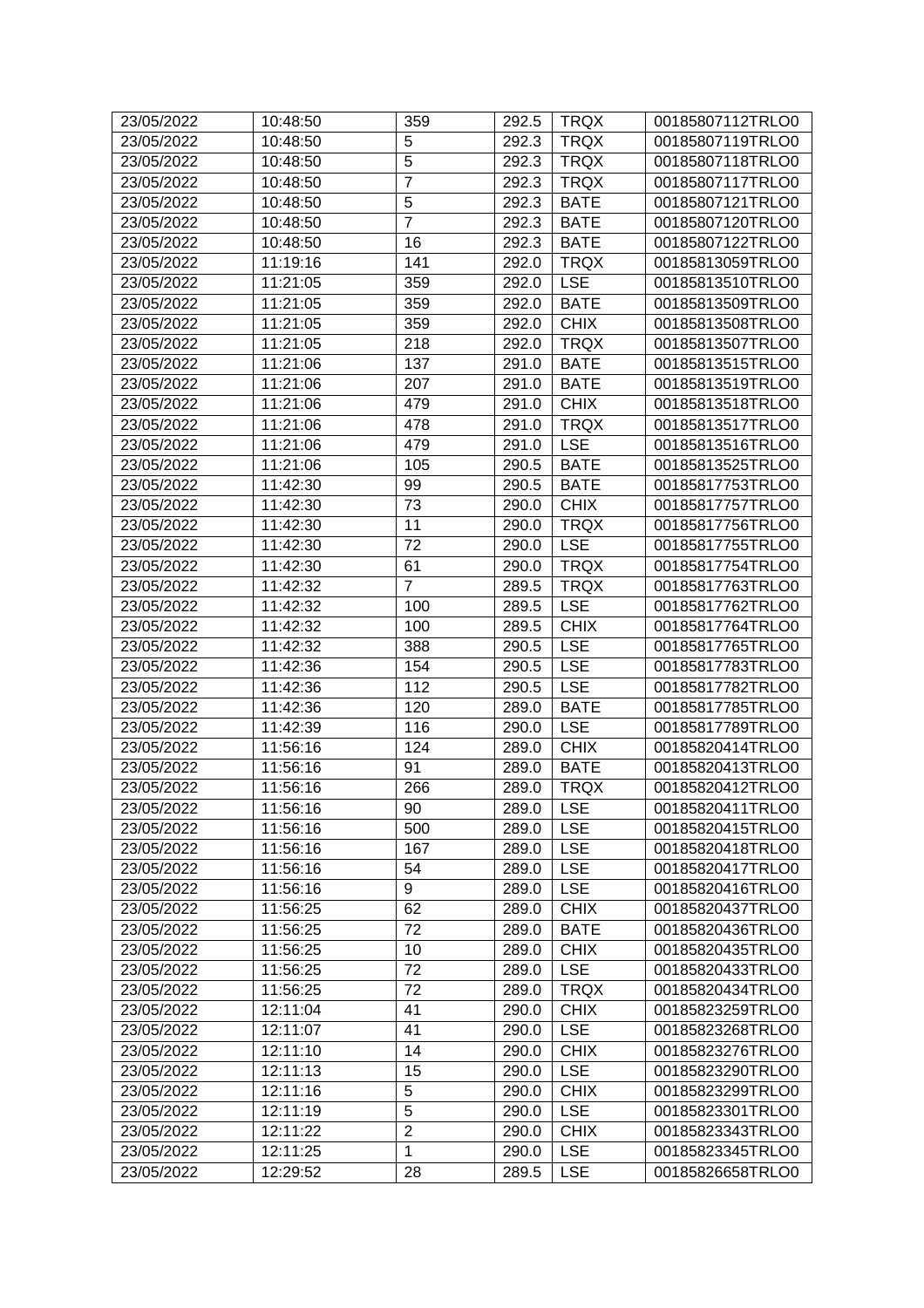| 23/05/2022 | 12:29:52             | $\mathbf{1}$   | 289.5 | <b>CHIX</b> | 00185826661TRLO0 |
|------------|----------------------|----------------|-------|-------------|------------------|
| 23/05/2022 | 12:29:52             | 183            | 289.5 | <b>BATE</b> | 00185826660TRLO0 |
| 23/05/2022 | 12:29:52             | 40             | 289.5 | <b>TRQX</b> | 00185826659TRLO0 |
| 23/05/2022 | 12:29:52             | 60             | 290.0 | <b>CHIX</b> | 00185826664TRLO0 |
| 23/05/2022 | 12:29:52             | 498            | 290.0 | <b>TRQX</b> | 00185826663TRLO0 |
| 23/05/2022 | 12:29:52             | 237            | 290.0 | <b>TRQX</b> | 00185826662TRLO0 |
| 23/05/2022 | 12:29:52             | 9              | 289.5 | <b>LSE</b>  | 00185826665TRLO0 |
| 23/05/2022 | 12:29:52             | 461            | 290.0 | <b>BATE</b> | 00185826668TRLO0 |
| 23/05/2022 | 12:29:52             | 509            | 290.0 | <b>CHIX</b> | 00185826667TRLO0 |
| 23/05/2022 | 12:29:52             | 105            | 290.0 | <b>BATE</b> | 00185826666TRLO0 |
| 23/05/2022 | 12:50:04             | 359            | 290.0 | <b>LSE</b>  | 00185830641TRLO0 |
| 23/05/2022 | 12:50:05             | 483            | 291.5 | <b>LSE</b>  | 00185830655TRLO0 |
| 23/05/2022 | 12:50:07             | 359            | 290.0 | <b>LSE</b>  | 00185830658TRLO0 |
| 23/05/2022 | 13:06:20             | 359            | 290.5 | <b>CHIX</b> | 00185834168TRLO0 |
| 23/05/2022 | 13:06:20             | 359            | 290.5 | <b>BATE</b> | 00185834167TRLO0 |
| 23/05/2022 | 13:06:20             | 119            | 290.5 | <b>LSE</b>  | 00185834166TRLO0 |
| 23/05/2022 | 13:06:20             | 359            | 290.5 | <b>TRQX</b> | 00185834165TRLO0 |
| 23/05/2022 | 13:06:58             | 272            | 289.5 | <b>BATE</b> | 00185834300TRLO0 |
| 23/05/2022 | 13:06:58             | 267            | 289.5 | <b>CHIX</b> | 00185834299TRLO0 |
| 23/05/2022 | 13:06:58             | 87             | 289.5 | <b>BATE</b> | 00185834298TRLO0 |
| 23/05/2022 | 13:06:58             | 92             | 289.5 | <b>CHIX</b> | 00185834297TRLO0 |
| 23/05/2022 | 13:06:58             | 359            | 289.5 | <b>TRQX</b> | 00185834295TRLO0 |
| 23/05/2022 | 13:06:58             | 359            | 289.5 | <b>LSE</b>  | 00185834296TRLO0 |
| 23/05/2022 | 13:06:58             | 359            | 289.0 | <b>LSE</b>  | 00185834301TRLO0 |
| 23/05/2022 | 13:07:27             | 13             | 289.0 | <b>BATE</b> | 00185834416TRLO0 |
| 23/05/2022 | 13:07:27             | 10             | 289.0 | <b>BATE</b> | 00185834415TRLO0 |
| 23/05/2022 | 13:07:27             | 20             | 289.0 | <b>BATE</b> | 00185834414TRLO0 |
| 23/05/2022 | 13:07:27             | 21             | 289.0 | <b>CHIX</b> | 00185834413TRLO0 |
| 23/05/2022 | 13:07:27             | 22             | 289.0 | <b>BATE</b> | 00185834412TRLO0 |
| 23/05/2022 | 13:07:27             | 24             | 289.0 | <b>CHIX</b> | 00185834411TRLO0 |
| 23/05/2022 | 13:07:27             | 38             | 289.0 | <b>TRQX</b> | 00185834410TRLO0 |
| 23/05/2022 | 13:07:27             | 56             | 289.0 | <b>BATE</b> | 00185834409TRLO0 |
| 23/05/2022 | 13:07:27             | 58             | 289.0 | <b>CHIX</b> | 00185834408TRLO0 |
| 23/05/2022 | 13:07:27             | 39             | 289.0 | <b>TRQX</b> | 00185834407TRLO0 |
| 23/05/2022 | 13:07:27             | 10             | 289.0 | <b>TRQX</b> | 00185834406TRLO0 |
| 23/05/2022 | 13:07:27             | 149            | 289.0 | <b>TRQX</b> | 00185834405TRLO0 |
| 23/05/2022 | 13:07:27             | 359            | 289.0 | <b>LSE</b>  | 00185834404TRLO0 |
| 23/05/2022 | 13:07:30             | 88             | 289.0 | <b>LSE</b>  | 00185834426TRLO0 |
| 23/05/2022 | 13:56:15             | 56             | 291.5 | <b>LSE</b>  | 00185844722TRLO0 |
| 23/05/2022 | 13:56:17             | 57             | 291.0 | <b>BATE</b> | 00185844731TRLO0 |
| 23/05/2022 | 13:56:17             | 57             | 291.0 | <b>CHIX</b> | 00185844730TRLO0 |
| 23/05/2022 | 13:56:17             | 58             | 291.0 | <b>LSE</b>  | 00185844729TRLO0 |
| 23/05/2022 |                      | 58             | 291.0 | <b>TRQX</b> | 00185844728TRLO0 |
| 23/05/2022 | 13:56:17<br>14:08:11 | 24             |       | <b>LSE</b>  |                  |
|            |                      | 3              | 291.5 | <b>LSE</b>  | 00185847293TRLO0 |
| 23/05/2022 | 14:08:13             | 62             | 291.5 |             | 00185847301TRLO0 |
| 23/05/2022 | 14:09:45             |                | 292.0 | <b>BATE</b> | 00185847575TRLO0 |
| 23/05/2022 | 14:09:46             | 24             | 292.0 | <b>LSE</b>  | 00185847576TRLO0 |
| 23/05/2022 | 14:09:49             | 16             | 292.0 | <b>BATE</b> | 00185847581TRLO0 |
| 23/05/2022 | 14:09:52             | 4              | 292.0 | <b>LSE</b>  | 00185847607TRLO0 |
| 23/05/2022 | 14:09:55             | $\overline{c}$ | 292.0 | <b>BATE</b> | 00185847619TRLO0 |
| 23/05/2022 | 14:11:27             | $\mathbf{1}$   | 292.0 | <b>LSE</b>  | 00185847935TRLO0 |
| 23/05/2022 | 14:11:30             | 60             | 291.0 | <b>BATE</b> | 00185847945TRLO0 |
| 23/05/2022 | 14:11:30             | 25             | 291.0 | <b>CHIX</b> | 00185847947TRLO0 |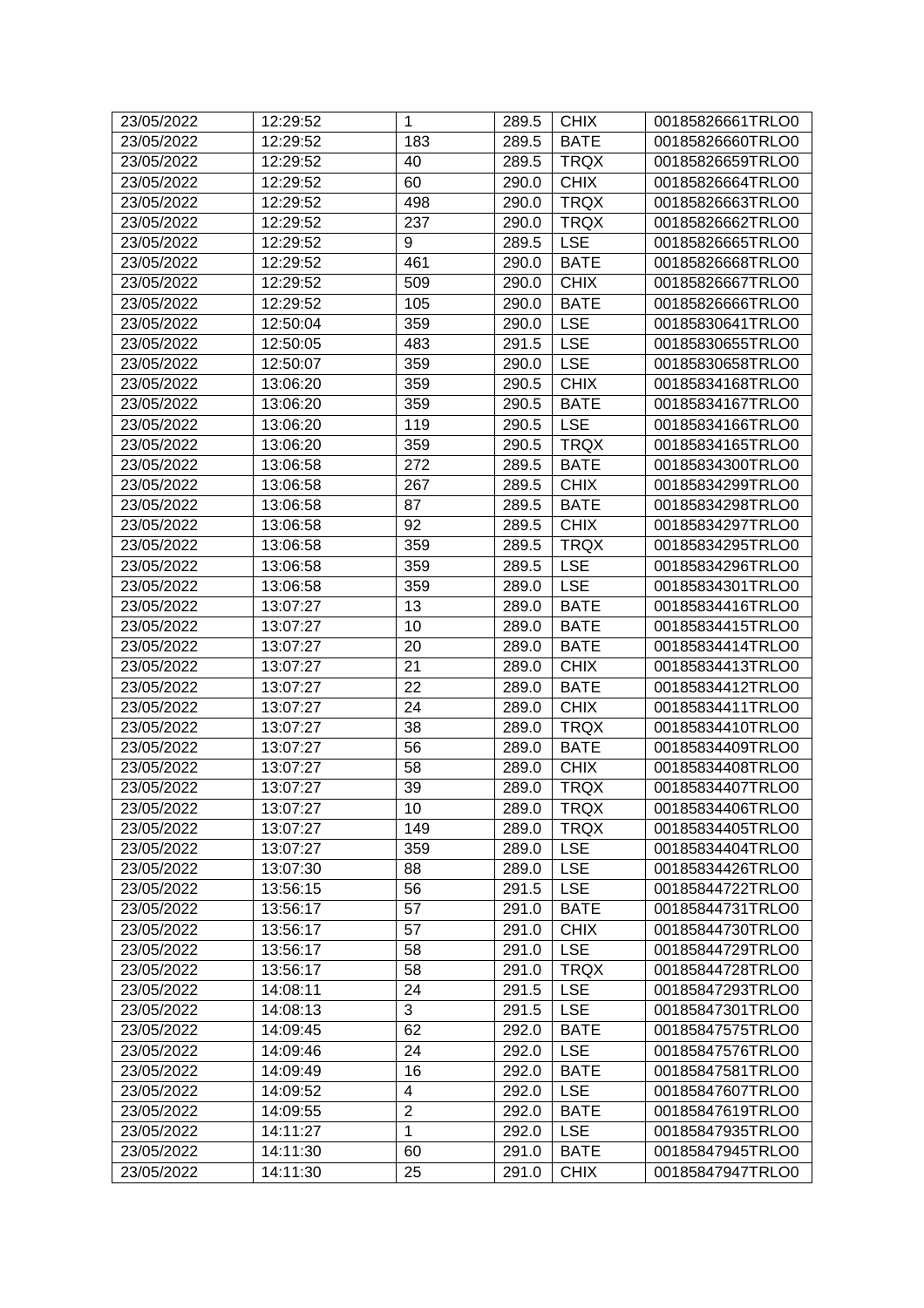| 24<br><b>TRQX</b><br>00185847944TRLO0<br>23/05/2022<br>14:11:30<br>291.0<br>25<br><b>BATE</b><br>00185850348TRLO0<br>23/05/2022<br>14:21:20<br>291.0<br>25<br>23/05/2022<br>14:21:20<br>291.0<br><b>CHIX</b><br>00185850347TRLO0<br>24<br><b>TRQX</b><br>23/05/2022<br>14:21:20<br>291.0<br>00185850346TRLO0<br>25<br><b>LSE</b><br>23/05/2022<br>14:21:20<br>291.0<br>00185850345TRLO0<br>14:21:20<br>39<br><b>CHIX</b><br>23/05/2022<br>291.0<br>00185850349TRLO0<br>12<br><b>CHIX</b><br>23/05/2022<br>14:30:19<br>290.5<br>00185853011TRLO0<br>23/05/2022<br>12<br>290.5<br><b>BATE</b><br>00185853010TRLO0<br>14:30:19<br>12<br><b>LSE</b><br>23/05/2022<br>290.5<br>00185853009TRLO0<br>14:30:19<br>11<br><b>TRQX</b><br>23/05/2022<br>14:30:19<br>290.5<br>00185853008TRLO0<br><b>LSE</b><br>23/05/2022<br>14:30:54<br>164<br>291.5<br>00185853338TRLO0<br><b>LSE</b><br>9<br>23/05/2022<br>14:30:54<br>291.5<br>00185853337TRLO0<br><b>LSE</b><br>109<br>23/05/2022<br>14:30:55<br>291.0<br>00185853347TRLO0<br>23/05/2022<br>115<br><b>LSE</b><br>00185853356TRLO0<br>14:30:56<br>291.0<br><b>LSE</b><br>23/05/2022<br>63<br>292.0<br>14:35:00<br>00185855639TRLO0<br><b>LSE</b><br>13<br>23/05/2022<br>00185855651TRLO0<br>14:35:01<br>292.0<br>11<br><b>LSE</b><br>23/05/2022<br>14:35:05<br>00185855693TRLO0<br>292.0<br>$\overline{c}$<br><b>LSE</b><br>23/05/2022<br>14:35:08<br>292.0<br>00185855714TRLO0<br>$\mathbf{1}$<br>23/05/2022<br>14:39:59<br><b>BATE</b><br>00185858151TRLO0<br>291.0<br><b>CHIX</b><br>23/05/2022<br>71<br>00185858150TRLO0<br>14:39:59<br>291.0<br>63<br>23/05/2022<br>291.0<br><b>BATE</b><br>14:39:59<br>00185858149TRLO0<br>23/05/2022<br>44<br><b>CHIX</b><br>00185858148TRLO0<br>14:39:59<br>291.0<br>$\overline{2}$<br><b>LSE</b><br>23/05/2022<br>14:39:59<br>291.0<br>00185858147TRLO0<br>114<br><b>TRQX</b><br>23/05/2022<br>14:39:59<br>291.0<br>00185858146TRLO0<br>17<br><b>LSE</b><br>23/05/2022<br>14:39:59<br>291.0<br>00185858152TRLO0<br><b>CHIX</b><br>23/05/2022<br>14:40:35<br>00185858748TRLO0<br>26<br>290.5<br>26<br>290.5<br><b>BATE</b><br>23/05/2022<br>14:40:35<br>00185858747TRLO0<br><b>LSE</b><br>14:40:35<br>26<br>00185858746TRLO0<br>23/05/2022<br>290.5<br>26<br><b>TRQX</b><br>23/05/2022<br>14:40:35<br>290.5<br>00185858745TRLO0<br>40<br><b>LSE</b><br>23/05/2022<br>14:40:35<br>290.5<br>00185858749TRLO0<br><b>LSE</b><br>00185859294TRLO0<br>23/05/2022<br>14:41:41<br>104<br>291.0<br><b>LSE</b><br>23/05/2022<br>14:41:42<br>26<br>292.0<br>00185859300TRLO0<br><b>LSE</b><br>23/05/2022<br>14:41:44<br>142<br>292.0<br>00185859310TRLO0<br>292.0 LSE<br>23/05/2022<br>14:41:47<br>00185859321TRLO0<br>4<br>26<br>23/05/2022<br>14:41:49<br>292.0<br><b>BATE</b><br>00185859339TRLO0<br>21<br><b>LSE</b><br>23/05/2022<br>14:41:51<br>292.0<br>00185859353TRLO0<br>1<br><b>LSE</b><br>23/05/2022<br>14:41:53<br>00185859362TRLO0<br>292.0<br>$\overline{\mathbf{4}}$<br><b>LSE</b><br>23/05/2022<br>00185863527TRLO0<br>14:49:52<br>292.0<br>$\mathbf{1}$<br><b>LSE</b><br>292.0<br>23/05/2022<br>14:49:56<br>00185863580TRLO0<br><b>LSE</b><br>23/05/2022<br>50<br>14:49:56<br>292.0<br>00185863579TRLO0<br>$\overline{4}$<br><b>LSE</b><br>23/05/2022<br>14:49:59<br>292.0<br>00185863623TRLO0<br>23<br><b>LSE</b><br>23/05/2022<br>14:50:02<br>292.0<br>00185863658TRLO0<br>23/05/2022<br><b>LSE</b><br>00185863714TRLO0<br>14:50:05<br>1<br>292.0<br>3<br><b>LSE</b><br>23/05/2022<br>14:50:08<br>292.0<br>00185863742TRLO0<br>71<br><b>BATE</b><br>23/05/2022<br>14:55:09<br>291.0<br>00185866575TRLO0<br>19<br>23/05/2022<br>14:55:09<br>291.0<br><b>BATE</b><br>00185866574TRLO0<br>27<br>23/05/2022<br>15:00:57<br>290.0<br><b>BATE</b><br>00185869752TRLO0<br>209<br><b>CHIX</b><br>23/05/2022<br>15:00:57<br>290.0<br>00185869751TRLO0<br>23/05/2022<br>15:00:57<br>208<br><b>LSE</b><br>00185869750TRLO0<br>290.0<br><b>TRQX</b><br>23/05/2022<br>15:00:57<br>208<br>290.0<br>00185869749TRLO0<br>62<br><b>TRQX</b><br>23/05/2022<br>15:00:57<br>290.0<br>00185869753TRLO0<br>23/05/2022<br><b>BATE</b><br>15:01:01<br>80<br>291.0<br>00185869804TRLO0 | 23/05/2022 | 14:11:30 | $\mathbf{1}$ | 291.0 | <b>LSE</b> | 00185847946TRLO0 |
|---------------------------------------------------------------------------------------------------------------------------------------------------------------------------------------------------------------------------------------------------------------------------------------------------------------------------------------------------------------------------------------------------------------------------------------------------------------------------------------------------------------------------------------------------------------------------------------------------------------------------------------------------------------------------------------------------------------------------------------------------------------------------------------------------------------------------------------------------------------------------------------------------------------------------------------------------------------------------------------------------------------------------------------------------------------------------------------------------------------------------------------------------------------------------------------------------------------------------------------------------------------------------------------------------------------------------------------------------------------------------------------------------------------------------------------------------------------------------------------------------------------------------------------------------------------------------------------------------------------------------------------------------------------------------------------------------------------------------------------------------------------------------------------------------------------------------------------------------------------------------------------------------------------------------------------------------------------------------------------------------------------------------------------------------------------------------------------------------------------------------------------------------------------------------------------------------------------------------------------------------------------------------------------------------------------------------------------------------------------------------------------------------------------------------------------------------------------------------------------------------------------------------------------------------------------------------------------------------------------------------------------------------------------------------------------------------------------------------------------------------------------------------------------------------------------------------------------------------------------------------------------------------------------------------------------------------------------------------------------------------------------------------------------------------------------------------------------------------------------------------------------------------------------------------------------------------------------------------------------------------------------------------------------------------------------------------------------------------------------------------------------------------------------------------------------------------------------------------------------------------------------------------------------------------------------------------------------------------------------------------------------------------------------------------------------------------------------------------------------------------------------------------------------------------------------------------------------------------------------------------------------------------------------------------------------------------------------------------------------------------------------------------------------------------------------------------------------------------------------------------------------------------------|------------|----------|--------------|-------|------------|------------------|
|                                                                                                                                                                                                                                                                                                                                                                                                                                                                                                                                                                                                                                                                                                                                                                                                                                                                                                                                                                                                                                                                                                                                                                                                                                                                                                                                                                                                                                                                                                                                                                                                                                                                                                                                                                                                                                                                                                                                                                                                                                                                                                                                                                                                                                                                                                                                                                                                                                                                                                                                                                                                                                                                                                                                                                                                                                                                                                                                                                                                                                                                                                                                                                                                                                                                                                                                                                                                                                                                                                                                                                                                                                                                                                                                                                                                                                                                                                                                                                                                                                                                                                                                                         |            |          |              |       |            |                  |
|                                                                                                                                                                                                                                                                                                                                                                                                                                                                                                                                                                                                                                                                                                                                                                                                                                                                                                                                                                                                                                                                                                                                                                                                                                                                                                                                                                                                                                                                                                                                                                                                                                                                                                                                                                                                                                                                                                                                                                                                                                                                                                                                                                                                                                                                                                                                                                                                                                                                                                                                                                                                                                                                                                                                                                                                                                                                                                                                                                                                                                                                                                                                                                                                                                                                                                                                                                                                                                                                                                                                                                                                                                                                                                                                                                                                                                                                                                                                                                                                                                                                                                                                                         |            |          |              |       |            |                  |
|                                                                                                                                                                                                                                                                                                                                                                                                                                                                                                                                                                                                                                                                                                                                                                                                                                                                                                                                                                                                                                                                                                                                                                                                                                                                                                                                                                                                                                                                                                                                                                                                                                                                                                                                                                                                                                                                                                                                                                                                                                                                                                                                                                                                                                                                                                                                                                                                                                                                                                                                                                                                                                                                                                                                                                                                                                                                                                                                                                                                                                                                                                                                                                                                                                                                                                                                                                                                                                                                                                                                                                                                                                                                                                                                                                                                                                                                                                                                                                                                                                                                                                                                                         |            |          |              |       |            |                  |
|                                                                                                                                                                                                                                                                                                                                                                                                                                                                                                                                                                                                                                                                                                                                                                                                                                                                                                                                                                                                                                                                                                                                                                                                                                                                                                                                                                                                                                                                                                                                                                                                                                                                                                                                                                                                                                                                                                                                                                                                                                                                                                                                                                                                                                                                                                                                                                                                                                                                                                                                                                                                                                                                                                                                                                                                                                                                                                                                                                                                                                                                                                                                                                                                                                                                                                                                                                                                                                                                                                                                                                                                                                                                                                                                                                                                                                                                                                                                                                                                                                                                                                                                                         |            |          |              |       |            |                  |
|                                                                                                                                                                                                                                                                                                                                                                                                                                                                                                                                                                                                                                                                                                                                                                                                                                                                                                                                                                                                                                                                                                                                                                                                                                                                                                                                                                                                                                                                                                                                                                                                                                                                                                                                                                                                                                                                                                                                                                                                                                                                                                                                                                                                                                                                                                                                                                                                                                                                                                                                                                                                                                                                                                                                                                                                                                                                                                                                                                                                                                                                                                                                                                                                                                                                                                                                                                                                                                                                                                                                                                                                                                                                                                                                                                                                                                                                                                                                                                                                                                                                                                                                                         |            |          |              |       |            |                  |
|                                                                                                                                                                                                                                                                                                                                                                                                                                                                                                                                                                                                                                                                                                                                                                                                                                                                                                                                                                                                                                                                                                                                                                                                                                                                                                                                                                                                                                                                                                                                                                                                                                                                                                                                                                                                                                                                                                                                                                                                                                                                                                                                                                                                                                                                                                                                                                                                                                                                                                                                                                                                                                                                                                                                                                                                                                                                                                                                                                                                                                                                                                                                                                                                                                                                                                                                                                                                                                                                                                                                                                                                                                                                                                                                                                                                                                                                                                                                                                                                                                                                                                                                                         |            |          |              |       |            |                  |
|                                                                                                                                                                                                                                                                                                                                                                                                                                                                                                                                                                                                                                                                                                                                                                                                                                                                                                                                                                                                                                                                                                                                                                                                                                                                                                                                                                                                                                                                                                                                                                                                                                                                                                                                                                                                                                                                                                                                                                                                                                                                                                                                                                                                                                                                                                                                                                                                                                                                                                                                                                                                                                                                                                                                                                                                                                                                                                                                                                                                                                                                                                                                                                                                                                                                                                                                                                                                                                                                                                                                                                                                                                                                                                                                                                                                                                                                                                                                                                                                                                                                                                                                                         |            |          |              |       |            |                  |
|                                                                                                                                                                                                                                                                                                                                                                                                                                                                                                                                                                                                                                                                                                                                                                                                                                                                                                                                                                                                                                                                                                                                                                                                                                                                                                                                                                                                                                                                                                                                                                                                                                                                                                                                                                                                                                                                                                                                                                                                                                                                                                                                                                                                                                                                                                                                                                                                                                                                                                                                                                                                                                                                                                                                                                                                                                                                                                                                                                                                                                                                                                                                                                                                                                                                                                                                                                                                                                                                                                                                                                                                                                                                                                                                                                                                                                                                                                                                                                                                                                                                                                                                                         |            |          |              |       |            |                  |
|                                                                                                                                                                                                                                                                                                                                                                                                                                                                                                                                                                                                                                                                                                                                                                                                                                                                                                                                                                                                                                                                                                                                                                                                                                                                                                                                                                                                                                                                                                                                                                                                                                                                                                                                                                                                                                                                                                                                                                                                                                                                                                                                                                                                                                                                                                                                                                                                                                                                                                                                                                                                                                                                                                                                                                                                                                                                                                                                                                                                                                                                                                                                                                                                                                                                                                                                                                                                                                                                                                                                                                                                                                                                                                                                                                                                                                                                                                                                                                                                                                                                                                                                                         |            |          |              |       |            |                  |
|                                                                                                                                                                                                                                                                                                                                                                                                                                                                                                                                                                                                                                                                                                                                                                                                                                                                                                                                                                                                                                                                                                                                                                                                                                                                                                                                                                                                                                                                                                                                                                                                                                                                                                                                                                                                                                                                                                                                                                                                                                                                                                                                                                                                                                                                                                                                                                                                                                                                                                                                                                                                                                                                                                                                                                                                                                                                                                                                                                                                                                                                                                                                                                                                                                                                                                                                                                                                                                                                                                                                                                                                                                                                                                                                                                                                                                                                                                                                                                                                                                                                                                                                                         |            |          |              |       |            |                  |
|                                                                                                                                                                                                                                                                                                                                                                                                                                                                                                                                                                                                                                                                                                                                                                                                                                                                                                                                                                                                                                                                                                                                                                                                                                                                                                                                                                                                                                                                                                                                                                                                                                                                                                                                                                                                                                                                                                                                                                                                                                                                                                                                                                                                                                                                                                                                                                                                                                                                                                                                                                                                                                                                                                                                                                                                                                                                                                                                                                                                                                                                                                                                                                                                                                                                                                                                                                                                                                                                                                                                                                                                                                                                                                                                                                                                                                                                                                                                                                                                                                                                                                                                                         |            |          |              |       |            |                  |
|                                                                                                                                                                                                                                                                                                                                                                                                                                                                                                                                                                                                                                                                                                                                                                                                                                                                                                                                                                                                                                                                                                                                                                                                                                                                                                                                                                                                                                                                                                                                                                                                                                                                                                                                                                                                                                                                                                                                                                                                                                                                                                                                                                                                                                                                                                                                                                                                                                                                                                                                                                                                                                                                                                                                                                                                                                                                                                                                                                                                                                                                                                                                                                                                                                                                                                                                                                                                                                                                                                                                                                                                                                                                                                                                                                                                                                                                                                                                                                                                                                                                                                                                                         |            |          |              |       |            |                  |
|                                                                                                                                                                                                                                                                                                                                                                                                                                                                                                                                                                                                                                                                                                                                                                                                                                                                                                                                                                                                                                                                                                                                                                                                                                                                                                                                                                                                                                                                                                                                                                                                                                                                                                                                                                                                                                                                                                                                                                                                                                                                                                                                                                                                                                                                                                                                                                                                                                                                                                                                                                                                                                                                                                                                                                                                                                                                                                                                                                                                                                                                                                                                                                                                                                                                                                                                                                                                                                                                                                                                                                                                                                                                                                                                                                                                                                                                                                                                                                                                                                                                                                                                                         |            |          |              |       |            |                  |
|                                                                                                                                                                                                                                                                                                                                                                                                                                                                                                                                                                                                                                                                                                                                                                                                                                                                                                                                                                                                                                                                                                                                                                                                                                                                                                                                                                                                                                                                                                                                                                                                                                                                                                                                                                                                                                                                                                                                                                                                                                                                                                                                                                                                                                                                                                                                                                                                                                                                                                                                                                                                                                                                                                                                                                                                                                                                                                                                                                                                                                                                                                                                                                                                                                                                                                                                                                                                                                                                                                                                                                                                                                                                                                                                                                                                                                                                                                                                                                                                                                                                                                                                                         |            |          |              |       |            |                  |
|                                                                                                                                                                                                                                                                                                                                                                                                                                                                                                                                                                                                                                                                                                                                                                                                                                                                                                                                                                                                                                                                                                                                                                                                                                                                                                                                                                                                                                                                                                                                                                                                                                                                                                                                                                                                                                                                                                                                                                                                                                                                                                                                                                                                                                                                                                                                                                                                                                                                                                                                                                                                                                                                                                                                                                                                                                                                                                                                                                                                                                                                                                                                                                                                                                                                                                                                                                                                                                                                                                                                                                                                                                                                                                                                                                                                                                                                                                                                                                                                                                                                                                                                                         |            |          |              |       |            |                  |
|                                                                                                                                                                                                                                                                                                                                                                                                                                                                                                                                                                                                                                                                                                                                                                                                                                                                                                                                                                                                                                                                                                                                                                                                                                                                                                                                                                                                                                                                                                                                                                                                                                                                                                                                                                                                                                                                                                                                                                                                                                                                                                                                                                                                                                                                                                                                                                                                                                                                                                                                                                                                                                                                                                                                                                                                                                                                                                                                                                                                                                                                                                                                                                                                                                                                                                                                                                                                                                                                                                                                                                                                                                                                                                                                                                                                                                                                                                                                                                                                                                                                                                                                                         |            |          |              |       |            |                  |
|                                                                                                                                                                                                                                                                                                                                                                                                                                                                                                                                                                                                                                                                                                                                                                                                                                                                                                                                                                                                                                                                                                                                                                                                                                                                                                                                                                                                                                                                                                                                                                                                                                                                                                                                                                                                                                                                                                                                                                                                                                                                                                                                                                                                                                                                                                                                                                                                                                                                                                                                                                                                                                                                                                                                                                                                                                                                                                                                                                                                                                                                                                                                                                                                                                                                                                                                                                                                                                                                                                                                                                                                                                                                                                                                                                                                                                                                                                                                                                                                                                                                                                                                                         |            |          |              |       |            |                  |
|                                                                                                                                                                                                                                                                                                                                                                                                                                                                                                                                                                                                                                                                                                                                                                                                                                                                                                                                                                                                                                                                                                                                                                                                                                                                                                                                                                                                                                                                                                                                                                                                                                                                                                                                                                                                                                                                                                                                                                                                                                                                                                                                                                                                                                                                                                                                                                                                                                                                                                                                                                                                                                                                                                                                                                                                                                                                                                                                                                                                                                                                                                                                                                                                                                                                                                                                                                                                                                                                                                                                                                                                                                                                                                                                                                                                                                                                                                                                                                                                                                                                                                                                                         |            |          |              |       |            |                  |
|                                                                                                                                                                                                                                                                                                                                                                                                                                                                                                                                                                                                                                                                                                                                                                                                                                                                                                                                                                                                                                                                                                                                                                                                                                                                                                                                                                                                                                                                                                                                                                                                                                                                                                                                                                                                                                                                                                                                                                                                                                                                                                                                                                                                                                                                                                                                                                                                                                                                                                                                                                                                                                                                                                                                                                                                                                                                                                                                                                                                                                                                                                                                                                                                                                                                                                                                                                                                                                                                                                                                                                                                                                                                                                                                                                                                                                                                                                                                                                                                                                                                                                                                                         |            |          |              |       |            |                  |
|                                                                                                                                                                                                                                                                                                                                                                                                                                                                                                                                                                                                                                                                                                                                                                                                                                                                                                                                                                                                                                                                                                                                                                                                                                                                                                                                                                                                                                                                                                                                                                                                                                                                                                                                                                                                                                                                                                                                                                                                                                                                                                                                                                                                                                                                                                                                                                                                                                                                                                                                                                                                                                                                                                                                                                                                                                                                                                                                                                                                                                                                                                                                                                                                                                                                                                                                                                                                                                                                                                                                                                                                                                                                                                                                                                                                                                                                                                                                                                                                                                                                                                                                                         |            |          |              |       |            |                  |
|                                                                                                                                                                                                                                                                                                                                                                                                                                                                                                                                                                                                                                                                                                                                                                                                                                                                                                                                                                                                                                                                                                                                                                                                                                                                                                                                                                                                                                                                                                                                                                                                                                                                                                                                                                                                                                                                                                                                                                                                                                                                                                                                                                                                                                                                                                                                                                                                                                                                                                                                                                                                                                                                                                                                                                                                                                                                                                                                                                                                                                                                                                                                                                                                                                                                                                                                                                                                                                                                                                                                                                                                                                                                                                                                                                                                                                                                                                                                                                                                                                                                                                                                                         |            |          |              |       |            |                  |
|                                                                                                                                                                                                                                                                                                                                                                                                                                                                                                                                                                                                                                                                                                                                                                                                                                                                                                                                                                                                                                                                                                                                                                                                                                                                                                                                                                                                                                                                                                                                                                                                                                                                                                                                                                                                                                                                                                                                                                                                                                                                                                                                                                                                                                                                                                                                                                                                                                                                                                                                                                                                                                                                                                                                                                                                                                                                                                                                                                                                                                                                                                                                                                                                                                                                                                                                                                                                                                                                                                                                                                                                                                                                                                                                                                                                                                                                                                                                                                                                                                                                                                                                                         |            |          |              |       |            |                  |
|                                                                                                                                                                                                                                                                                                                                                                                                                                                                                                                                                                                                                                                                                                                                                                                                                                                                                                                                                                                                                                                                                                                                                                                                                                                                                                                                                                                                                                                                                                                                                                                                                                                                                                                                                                                                                                                                                                                                                                                                                                                                                                                                                                                                                                                                                                                                                                                                                                                                                                                                                                                                                                                                                                                                                                                                                                                                                                                                                                                                                                                                                                                                                                                                                                                                                                                                                                                                                                                                                                                                                                                                                                                                                                                                                                                                                                                                                                                                                                                                                                                                                                                                                         |            |          |              |       |            |                  |
|                                                                                                                                                                                                                                                                                                                                                                                                                                                                                                                                                                                                                                                                                                                                                                                                                                                                                                                                                                                                                                                                                                                                                                                                                                                                                                                                                                                                                                                                                                                                                                                                                                                                                                                                                                                                                                                                                                                                                                                                                                                                                                                                                                                                                                                                                                                                                                                                                                                                                                                                                                                                                                                                                                                                                                                                                                                                                                                                                                                                                                                                                                                                                                                                                                                                                                                                                                                                                                                                                                                                                                                                                                                                                                                                                                                                                                                                                                                                                                                                                                                                                                                                                         |            |          |              |       |            |                  |
|                                                                                                                                                                                                                                                                                                                                                                                                                                                                                                                                                                                                                                                                                                                                                                                                                                                                                                                                                                                                                                                                                                                                                                                                                                                                                                                                                                                                                                                                                                                                                                                                                                                                                                                                                                                                                                                                                                                                                                                                                                                                                                                                                                                                                                                                                                                                                                                                                                                                                                                                                                                                                                                                                                                                                                                                                                                                                                                                                                                                                                                                                                                                                                                                                                                                                                                                                                                                                                                                                                                                                                                                                                                                                                                                                                                                                                                                                                                                                                                                                                                                                                                                                         |            |          |              |       |            |                  |
|                                                                                                                                                                                                                                                                                                                                                                                                                                                                                                                                                                                                                                                                                                                                                                                                                                                                                                                                                                                                                                                                                                                                                                                                                                                                                                                                                                                                                                                                                                                                                                                                                                                                                                                                                                                                                                                                                                                                                                                                                                                                                                                                                                                                                                                                                                                                                                                                                                                                                                                                                                                                                                                                                                                                                                                                                                                                                                                                                                                                                                                                                                                                                                                                                                                                                                                                                                                                                                                                                                                                                                                                                                                                                                                                                                                                                                                                                                                                                                                                                                                                                                                                                         |            |          |              |       |            |                  |
|                                                                                                                                                                                                                                                                                                                                                                                                                                                                                                                                                                                                                                                                                                                                                                                                                                                                                                                                                                                                                                                                                                                                                                                                                                                                                                                                                                                                                                                                                                                                                                                                                                                                                                                                                                                                                                                                                                                                                                                                                                                                                                                                                                                                                                                                                                                                                                                                                                                                                                                                                                                                                                                                                                                                                                                                                                                                                                                                                                                                                                                                                                                                                                                                                                                                                                                                                                                                                                                                                                                                                                                                                                                                                                                                                                                                                                                                                                                                                                                                                                                                                                                                                         |            |          |              |       |            |                  |
|                                                                                                                                                                                                                                                                                                                                                                                                                                                                                                                                                                                                                                                                                                                                                                                                                                                                                                                                                                                                                                                                                                                                                                                                                                                                                                                                                                                                                                                                                                                                                                                                                                                                                                                                                                                                                                                                                                                                                                                                                                                                                                                                                                                                                                                                                                                                                                                                                                                                                                                                                                                                                                                                                                                                                                                                                                                                                                                                                                                                                                                                                                                                                                                                                                                                                                                                                                                                                                                                                                                                                                                                                                                                                                                                                                                                                                                                                                                                                                                                                                                                                                                                                         |            |          |              |       |            |                  |
|                                                                                                                                                                                                                                                                                                                                                                                                                                                                                                                                                                                                                                                                                                                                                                                                                                                                                                                                                                                                                                                                                                                                                                                                                                                                                                                                                                                                                                                                                                                                                                                                                                                                                                                                                                                                                                                                                                                                                                                                                                                                                                                                                                                                                                                                                                                                                                                                                                                                                                                                                                                                                                                                                                                                                                                                                                                                                                                                                                                                                                                                                                                                                                                                                                                                                                                                                                                                                                                                                                                                                                                                                                                                                                                                                                                                                                                                                                                                                                                                                                                                                                                                                         |            |          |              |       |            |                  |
|                                                                                                                                                                                                                                                                                                                                                                                                                                                                                                                                                                                                                                                                                                                                                                                                                                                                                                                                                                                                                                                                                                                                                                                                                                                                                                                                                                                                                                                                                                                                                                                                                                                                                                                                                                                                                                                                                                                                                                                                                                                                                                                                                                                                                                                                                                                                                                                                                                                                                                                                                                                                                                                                                                                                                                                                                                                                                                                                                                                                                                                                                                                                                                                                                                                                                                                                                                                                                                                                                                                                                                                                                                                                                                                                                                                                                                                                                                                                                                                                                                                                                                                                                         |            |          |              |       |            |                  |
|                                                                                                                                                                                                                                                                                                                                                                                                                                                                                                                                                                                                                                                                                                                                                                                                                                                                                                                                                                                                                                                                                                                                                                                                                                                                                                                                                                                                                                                                                                                                                                                                                                                                                                                                                                                                                                                                                                                                                                                                                                                                                                                                                                                                                                                                                                                                                                                                                                                                                                                                                                                                                                                                                                                                                                                                                                                                                                                                                                                                                                                                                                                                                                                                                                                                                                                                                                                                                                                                                                                                                                                                                                                                                                                                                                                                                                                                                                                                                                                                                                                                                                                                                         |            |          |              |       |            |                  |
|                                                                                                                                                                                                                                                                                                                                                                                                                                                                                                                                                                                                                                                                                                                                                                                                                                                                                                                                                                                                                                                                                                                                                                                                                                                                                                                                                                                                                                                                                                                                                                                                                                                                                                                                                                                                                                                                                                                                                                                                                                                                                                                                                                                                                                                                                                                                                                                                                                                                                                                                                                                                                                                                                                                                                                                                                                                                                                                                                                                                                                                                                                                                                                                                                                                                                                                                                                                                                                                                                                                                                                                                                                                                                                                                                                                                                                                                                                                                                                                                                                                                                                                                                         |            |          |              |       |            |                  |
|                                                                                                                                                                                                                                                                                                                                                                                                                                                                                                                                                                                                                                                                                                                                                                                                                                                                                                                                                                                                                                                                                                                                                                                                                                                                                                                                                                                                                                                                                                                                                                                                                                                                                                                                                                                                                                                                                                                                                                                                                                                                                                                                                                                                                                                                                                                                                                                                                                                                                                                                                                                                                                                                                                                                                                                                                                                                                                                                                                                                                                                                                                                                                                                                                                                                                                                                                                                                                                                                                                                                                                                                                                                                                                                                                                                                                                                                                                                                                                                                                                                                                                                                                         |            |          |              |       |            |                  |
|                                                                                                                                                                                                                                                                                                                                                                                                                                                                                                                                                                                                                                                                                                                                                                                                                                                                                                                                                                                                                                                                                                                                                                                                                                                                                                                                                                                                                                                                                                                                                                                                                                                                                                                                                                                                                                                                                                                                                                                                                                                                                                                                                                                                                                                                                                                                                                                                                                                                                                                                                                                                                                                                                                                                                                                                                                                                                                                                                                                                                                                                                                                                                                                                                                                                                                                                                                                                                                                                                                                                                                                                                                                                                                                                                                                                                                                                                                                                                                                                                                                                                                                                                         |            |          |              |       |            |                  |
|                                                                                                                                                                                                                                                                                                                                                                                                                                                                                                                                                                                                                                                                                                                                                                                                                                                                                                                                                                                                                                                                                                                                                                                                                                                                                                                                                                                                                                                                                                                                                                                                                                                                                                                                                                                                                                                                                                                                                                                                                                                                                                                                                                                                                                                                                                                                                                                                                                                                                                                                                                                                                                                                                                                                                                                                                                                                                                                                                                                                                                                                                                                                                                                                                                                                                                                                                                                                                                                                                                                                                                                                                                                                                                                                                                                                                                                                                                                                                                                                                                                                                                                                                         |            |          |              |       |            |                  |
|                                                                                                                                                                                                                                                                                                                                                                                                                                                                                                                                                                                                                                                                                                                                                                                                                                                                                                                                                                                                                                                                                                                                                                                                                                                                                                                                                                                                                                                                                                                                                                                                                                                                                                                                                                                                                                                                                                                                                                                                                                                                                                                                                                                                                                                                                                                                                                                                                                                                                                                                                                                                                                                                                                                                                                                                                                                                                                                                                                                                                                                                                                                                                                                                                                                                                                                                                                                                                                                                                                                                                                                                                                                                                                                                                                                                                                                                                                                                                                                                                                                                                                                                                         |            |          |              |       |            |                  |
|                                                                                                                                                                                                                                                                                                                                                                                                                                                                                                                                                                                                                                                                                                                                                                                                                                                                                                                                                                                                                                                                                                                                                                                                                                                                                                                                                                                                                                                                                                                                                                                                                                                                                                                                                                                                                                                                                                                                                                                                                                                                                                                                                                                                                                                                                                                                                                                                                                                                                                                                                                                                                                                                                                                                                                                                                                                                                                                                                                                                                                                                                                                                                                                                                                                                                                                                                                                                                                                                                                                                                                                                                                                                                                                                                                                                                                                                                                                                                                                                                                                                                                                                                         |            |          |              |       |            |                  |
|                                                                                                                                                                                                                                                                                                                                                                                                                                                                                                                                                                                                                                                                                                                                                                                                                                                                                                                                                                                                                                                                                                                                                                                                                                                                                                                                                                                                                                                                                                                                                                                                                                                                                                                                                                                                                                                                                                                                                                                                                                                                                                                                                                                                                                                                                                                                                                                                                                                                                                                                                                                                                                                                                                                                                                                                                                                                                                                                                                                                                                                                                                                                                                                                                                                                                                                                                                                                                                                                                                                                                                                                                                                                                                                                                                                                                                                                                                                                                                                                                                                                                                                                                         |            |          |              |       |            |                  |
|                                                                                                                                                                                                                                                                                                                                                                                                                                                                                                                                                                                                                                                                                                                                                                                                                                                                                                                                                                                                                                                                                                                                                                                                                                                                                                                                                                                                                                                                                                                                                                                                                                                                                                                                                                                                                                                                                                                                                                                                                                                                                                                                                                                                                                                                                                                                                                                                                                                                                                                                                                                                                                                                                                                                                                                                                                                                                                                                                                                                                                                                                                                                                                                                                                                                                                                                                                                                                                                                                                                                                                                                                                                                                                                                                                                                                                                                                                                                                                                                                                                                                                                                                         |            |          |              |       |            |                  |
|                                                                                                                                                                                                                                                                                                                                                                                                                                                                                                                                                                                                                                                                                                                                                                                                                                                                                                                                                                                                                                                                                                                                                                                                                                                                                                                                                                                                                                                                                                                                                                                                                                                                                                                                                                                                                                                                                                                                                                                                                                                                                                                                                                                                                                                                                                                                                                                                                                                                                                                                                                                                                                                                                                                                                                                                                                                                                                                                                                                                                                                                                                                                                                                                                                                                                                                                                                                                                                                                                                                                                                                                                                                                                                                                                                                                                                                                                                                                                                                                                                                                                                                                                         |            |          |              |       |            |                  |
|                                                                                                                                                                                                                                                                                                                                                                                                                                                                                                                                                                                                                                                                                                                                                                                                                                                                                                                                                                                                                                                                                                                                                                                                                                                                                                                                                                                                                                                                                                                                                                                                                                                                                                                                                                                                                                                                                                                                                                                                                                                                                                                                                                                                                                                                                                                                                                                                                                                                                                                                                                                                                                                                                                                                                                                                                                                                                                                                                                                                                                                                                                                                                                                                                                                                                                                                                                                                                                                                                                                                                                                                                                                                                                                                                                                                                                                                                                                                                                                                                                                                                                                                                         |            |          |              |       |            |                  |
|                                                                                                                                                                                                                                                                                                                                                                                                                                                                                                                                                                                                                                                                                                                                                                                                                                                                                                                                                                                                                                                                                                                                                                                                                                                                                                                                                                                                                                                                                                                                                                                                                                                                                                                                                                                                                                                                                                                                                                                                                                                                                                                                                                                                                                                                                                                                                                                                                                                                                                                                                                                                                                                                                                                                                                                                                                                                                                                                                                                                                                                                                                                                                                                                                                                                                                                                                                                                                                                                                                                                                                                                                                                                                                                                                                                                                                                                                                                                                                                                                                                                                                                                                         |            |          |              |       |            |                  |
|                                                                                                                                                                                                                                                                                                                                                                                                                                                                                                                                                                                                                                                                                                                                                                                                                                                                                                                                                                                                                                                                                                                                                                                                                                                                                                                                                                                                                                                                                                                                                                                                                                                                                                                                                                                                                                                                                                                                                                                                                                                                                                                                                                                                                                                                                                                                                                                                                                                                                                                                                                                                                                                                                                                                                                                                                                                                                                                                                                                                                                                                                                                                                                                                                                                                                                                                                                                                                                                                                                                                                                                                                                                                                                                                                                                                                                                                                                                                                                                                                                                                                                                                                         |            |          |              |       |            |                  |
|                                                                                                                                                                                                                                                                                                                                                                                                                                                                                                                                                                                                                                                                                                                                                                                                                                                                                                                                                                                                                                                                                                                                                                                                                                                                                                                                                                                                                                                                                                                                                                                                                                                                                                                                                                                                                                                                                                                                                                                                                                                                                                                                                                                                                                                                                                                                                                                                                                                                                                                                                                                                                                                                                                                                                                                                                                                                                                                                                                                                                                                                                                                                                                                                                                                                                                                                                                                                                                                                                                                                                                                                                                                                                                                                                                                                                                                                                                                                                                                                                                                                                                                                                         |            |          |              |       |            |                  |
|                                                                                                                                                                                                                                                                                                                                                                                                                                                                                                                                                                                                                                                                                                                                                                                                                                                                                                                                                                                                                                                                                                                                                                                                                                                                                                                                                                                                                                                                                                                                                                                                                                                                                                                                                                                                                                                                                                                                                                                                                                                                                                                                                                                                                                                                                                                                                                                                                                                                                                                                                                                                                                                                                                                                                                                                                                                                                                                                                                                                                                                                                                                                                                                                                                                                                                                                                                                                                                                                                                                                                                                                                                                                                                                                                                                                                                                                                                                                                                                                                                                                                                                                                         |            |          |              |       |            |                  |
|                                                                                                                                                                                                                                                                                                                                                                                                                                                                                                                                                                                                                                                                                                                                                                                                                                                                                                                                                                                                                                                                                                                                                                                                                                                                                                                                                                                                                                                                                                                                                                                                                                                                                                                                                                                                                                                                                                                                                                                                                                                                                                                                                                                                                                                                                                                                                                                                                                                                                                                                                                                                                                                                                                                                                                                                                                                                                                                                                                                                                                                                                                                                                                                                                                                                                                                                                                                                                                                                                                                                                                                                                                                                                                                                                                                                                                                                                                                                                                                                                                                                                                                                                         |            |          |              |       |            |                  |
|                                                                                                                                                                                                                                                                                                                                                                                                                                                                                                                                                                                                                                                                                                                                                                                                                                                                                                                                                                                                                                                                                                                                                                                                                                                                                                                                                                                                                                                                                                                                                                                                                                                                                                                                                                                                                                                                                                                                                                                                                                                                                                                                                                                                                                                                                                                                                                                                                                                                                                                                                                                                                                                                                                                                                                                                                                                                                                                                                                                                                                                                                                                                                                                                                                                                                                                                                                                                                                                                                                                                                                                                                                                                                                                                                                                                                                                                                                                                                                                                                                                                                                                                                         |            |          |              |       |            |                  |
|                                                                                                                                                                                                                                                                                                                                                                                                                                                                                                                                                                                                                                                                                                                                                                                                                                                                                                                                                                                                                                                                                                                                                                                                                                                                                                                                                                                                                                                                                                                                                                                                                                                                                                                                                                                                                                                                                                                                                                                                                                                                                                                                                                                                                                                                                                                                                                                                                                                                                                                                                                                                                                                                                                                                                                                                                                                                                                                                                                                                                                                                                                                                                                                                                                                                                                                                                                                                                                                                                                                                                                                                                                                                                                                                                                                                                                                                                                                                                                                                                                                                                                                                                         |            |          |              |       |            |                  |
|                                                                                                                                                                                                                                                                                                                                                                                                                                                                                                                                                                                                                                                                                                                                                                                                                                                                                                                                                                                                                                                                                                                                                                                                                                                                                                                                                                                                                                                                                                                                                                                                                                                                                                                                                                                                                                                                                                                                                                                                                                                                                                                                                                                                                                                                                                                                                                                                                                                                                                                                                                                                                                                                                                                                                                                                                                                                                                                                                                                                                                                                                                                                                                                                                                                                                                                                                                                                                                                                                                                                                                                                                                                                                                                                                                                                                                                                                                                                                                                                                                                                                                                                                         |            |          |              |       |            |                  |
|                                                                                                                                                                                                                                                                                                                                                                                                                                                                                                                                                                                                                                                                                                                                                                                                                                                                                                                                                                                                                                                                                                                                                                                                                                                                                                                                                                                                                                                                                                                                                                                                                                                                                                                                                                                                                                                                                                                                                                                                                                                                                                                                                                                                                                                                                                                                                                                                                                                                                                                                                                                                                                                                                                                                                                                                                                                                                                                                                                                                                                                                                                                                                                                                                                                                                                                                                                                                                                                                                                                                                                                                                                                                                                                                                                                                                                                                                                                                                                                                                                                                                                                                                         |            |          |              |       |            |                  |
|                                                                                                                                                                                                                                                                                                                                                                                                                                                                                                                                                                                                                                                                                                                                                                                                                                                                                                                                                                                                                                                                                                                                                                                                                                                                                                                                                                                                                                                                                                                                                                                                                                                                                                                                                                                                                                                                                                                                                                                                                                                                                                                                                                                                                                                                                                                                                                                                                                                                                                                                                                                                                                                                                                                                                                                                                                                                                                                                                                                                                                                                                                                                                                                                                                                                                                                                                                                                                                                                                                                                                                                                                                                                                                                                                                                                                                                                                                                                                                                                                                                                                                                                                         |            |          |              |       |            |                  |
|                                                                                                                                                                                                                                                                                                                                                                                                                                                                                                                                                                                                                                                                                                                                                                                                                                                                                                                                                                                                                                                                                                                                                                                                                                                                                                                                                                                                                                                                                                                                                                                                                                                                                                                                                                                                                                                                                                                                                                                                                                                                                                                                                                                                                                                                                                                                                                                                                                                                                                                                                                                                                                                                                                                                                                                                                                                                                                                                                                                                                                                                                                                                                                                                                                                                                                                                                                                                                                                                                                                                                                                                                                                                                                                                                                                                                                                                                                                                                                                                                                                                                                                                                         |            |          |              |       |            |                  |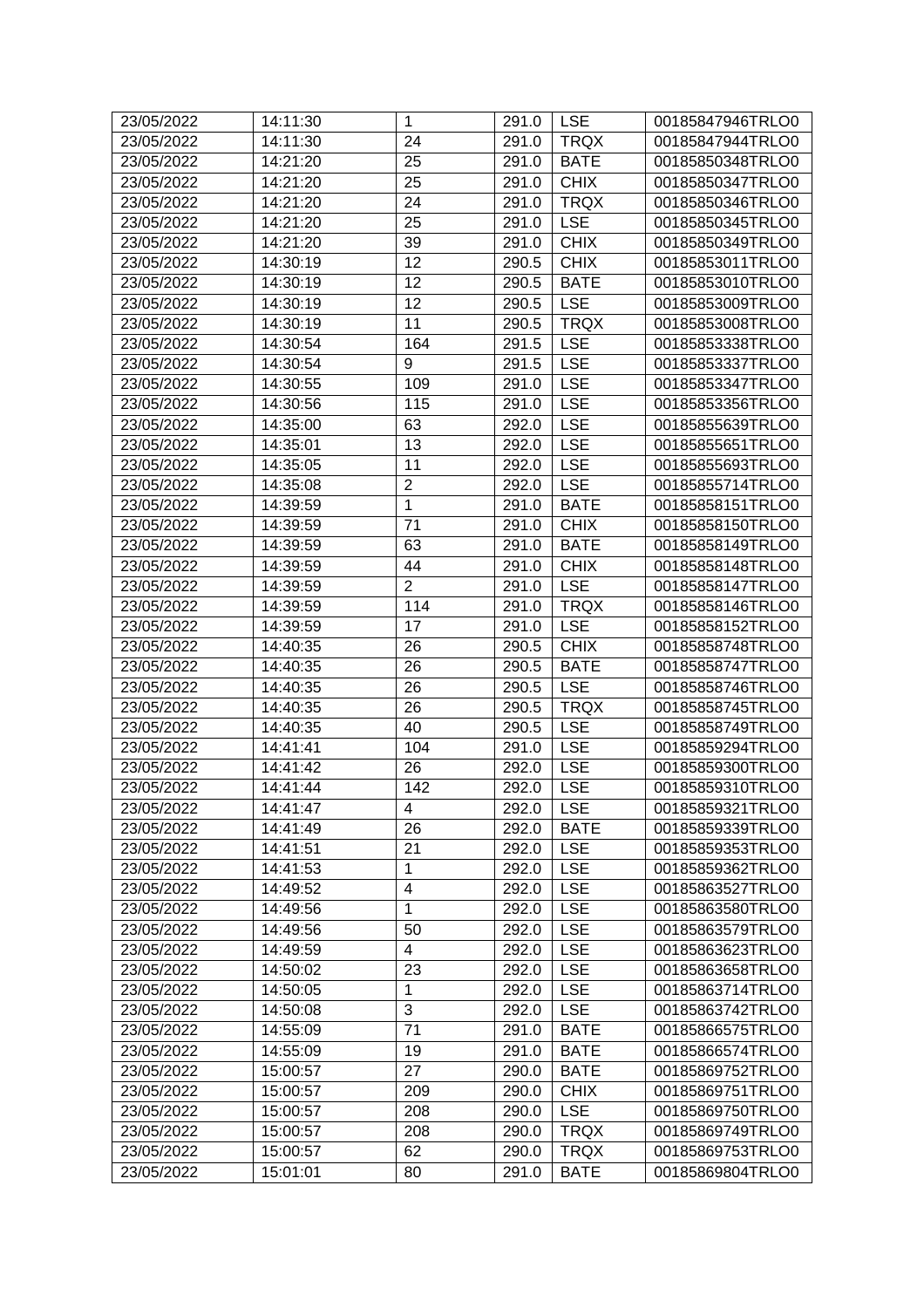| 23/05/2022 | 15:01:04 | 79                      | 291.0     | <b>LSE</b>  | 00185869839TRLO0 |
|------------|----------|-------------------------|-----------|-------------|------------------|
| 23/05/2022 | 15:12:22 | 95                      | 292.0     | <b>CHIX</b> | 00185875220TRLO0 |
| 23/05/2022 | 15:12:23 | 109                     | 292.0     | <b>LSE</b>  | 00185875224TRLO0 |
| 23/05/2022 | 15:12:23 | 215                     | 292.5     | <b>BATE</b> | 00185875226TRLO0 |
| 23/05/2022 | 15:12:23 | 209                     |           | <b>CHIX</b> | 00185875225TRLO0 |
| 23/05/2022 |          |                         | 292.5     |             |                  |
|            | 15:12:28 | 700                     | 292.5     | <b>LSE</b>  | 00185875245TRLO0 |
| 23/05/2022 | 15:12:28 | 109                     | 292.5     | <b>BATE</b> | 00185875248TRLO0 |
| 23/05/2022 | 15:12:28 | 109                     | 292.5     | <b>CHIX</b> | 00185875247TRLO0 |
| 23/05/2022 | 15:12:28 | 108                     | 292.5     | <b>TRQX</b> | 00185875246TRLO0 |
| 23/05/2022 | 15:12:28 | 40                      | 292.5     | <b>LSE</b>  | 00185875249TRLO0 |
| 23/05/2022 | 15:12:31 | 571                     | 292.0     | <b>LSE</b>  | 00185875264TRLO0 |
| 23/05/2022 | 15:12:35 | 167                     | 292.5     | <b>LSE</b>  | 00185875283TRLO0 |
| 23/05/2022 | 15:17:03 | 147                     | 293.0     | <b>BATE</b> | 00185877458TRLO0 |
| 23/05/2022 | 15:17:04 | 146                     | 293.0     | <b>LSE</b>  | 00185877464TRLO0 |
| 23/05/2022 | 15:17:07 | 72                      | 293.0     | <b>BATE</b> | 00185877465TRLO0 |
| 23/05/2022 | 15:17:10 | 44                      | 293.0     | <b>LSE</b>  | 00185877488TRLO0 |
| 23/05/2022 | 15:17:13 | 28                      | 293.0     | <b>LSE</b>  | 00185877502TRLO0 |
| 23/05/2022 | 15:17:16 | 21                      | 293.0     | <b>BATE</b> | 00185877521TRLO0 |
| 23/05/2022 | 15:17:19 | 13                      | 293.0     | <b>LSE</b>  | 00185877534TRLO0 |
| 23/05/2022 | 15:17:22 | 9                       | 293.0     | <b>LSE</b>  | 00185877570TRLO0 |
| 23/05/2022 | 15:17:25 | $6\phantom{1}6$         | 293.0     | <b>BATE</b> | 00185877602TRLO0 |
| 23/05/2022 | 15:17:28 | $\overline{\mathbf{4}}$ | 293.0     | <b>LSE</b>  | 00185877641TRLO0 |
| 23/05/2022 | 15:17:31 | 3                       | 293.0     | <b>LSE</b>  | 00185877658TRLO0 |
| 23/05/2022 | 15:17:34 | $\overline{2}$          | 293.0     | <b>BATE</b> | 00185877692TRLO0 |
| 23/05/2022 | 15:32:05 | 37                      | 293.0     | <b>BATE</b> | 00185883882TRLO0 |
| 23/05/2022 | 15:32:07 | 50                      | 293.0     | <b>BATE</b> | 00185883889TRLO0 |
| 23/05/2022 | 15:32:10 | 12                      | 293.0     | <b>LSE</b>  | 00185883909TRLO0 |
| 23/05/2022 | 15:32:13 | 5                       | 293.0     | <b>BATE</b> | 00185883926TRLO0 |
| 23/05/2022 | 15:41:00 | $\mathbf 1$             | 293.0     | <b>LSE</b>  | 00185887360TRLO0 |
| 23/05/2022 | 15:44:14 | 50                      | 292.0     | <b>BATE</b> | 00185888692TRLO0 |
| 23/05/2022 | 15:44:14 | 12                      | 292.0     | <b>TRQX</b> | 00185888691TRLO0 |
| 23/05/2022 | 15:44:14 | 13                      | 292.0     | <b>CHIX</b> | 00185888690TRLO0 |
| 23/05/2022 | 15:44:14 | $\overline{4}$          | 292.0     | <b>TRQX</b> | 00185888689TRLO0 |
| 23/05/2022 | 15:44:14 | 24                      | 292.0     | <b>LSE</b>  | 00185888694TRLO0 |
| 23/05/2022 | 15:44:14 | $\overline{3}$          | 292.0 LSE |             | 00185888693TRLO0 |
| 23/05/2022 | 15:58:30 | 17                      | 292.0     | <b>BATE</b> | 00185894610TRLO0 |
| 23/05/2022 | 15:58:30 | 17                      | 292.0     | <b>LSE</b>  | 00185894609TRLO0 |
| 23/05/2022 | 15:58:30 | 16                      | 292.0     | <b>TRQX</b> | 00185894608TRLO0 |
| 23/05/2022 | 15:58:30 | 6                       | 292.0     | <b>CHIX</b> | 00185894611TRLO0 |
| 23/05/2022 | 15:58:32 | $\overline{4}$          | 292.0     | <b>CHIX</b> | 00185894619TRLO0 |
| 23/05/2022 | 15:58:33 | 36                      | 292.0     | <b>CHIX</b> | 00185894639TRLO0 |
| 23/05/2022 | 15:58:49 |                         |           |             |                  |
|            |          | 22                      | 292.0     | <b>LSE</b>  | 00185894740TRLO0 |
| 23/05/2022 | 15:58:49 | 25                      | 292.0     | <b>LSE</b>  | 00185894739TRLO0 |
| 23/05/2022 | 15:58:52 | 5                       | 292.0     | <b>TRQX</b> | 00185894748TRLO0 |
| 23/05/2022 | 15:59:00 | 42                      | 292.5     | <b>LSE</b>  | 00185894786TRLO0 |
| 23/05/2022 | 15:59:04 | 15                      | 292.5     | <b>LSE</b>  | 00185894809TRLO0 |
| 23/05/2022 | 16:03:40 | 43                      | 293.0     | <b>BATE</b> | 00185897202TRLO0 |
| 23/05/2022 | 16:03:40 | 566                     | 293.0     | <b>LSE</b>  | 00185897203TRLO0 |
| 23/05/2022 | 16:03:40 | 233                     | 293.0     | <b>BATE</b> | 00185897204TRLO0 |
| 23/05/2022 | 16:03:42 | 460                     | 293.0     | <b>LSE</b>  | 00185897211TRLO0 |
| 23/05/2022 | 16:03:42 | 24                      | 293.0     | <b>LSE</b>  | 00185897212TRLO0 |
| 23/05/2022 | 16:07:25 | $\overline{\mathbf{4}}$ | 292.5     | <b>LSE</b>  | 00185899942TRLO0 |
| 23/05/2022 | 16:07:25 | 259                     | 292.5     | <b>BATE</b> | 00185899946TRLO0 |